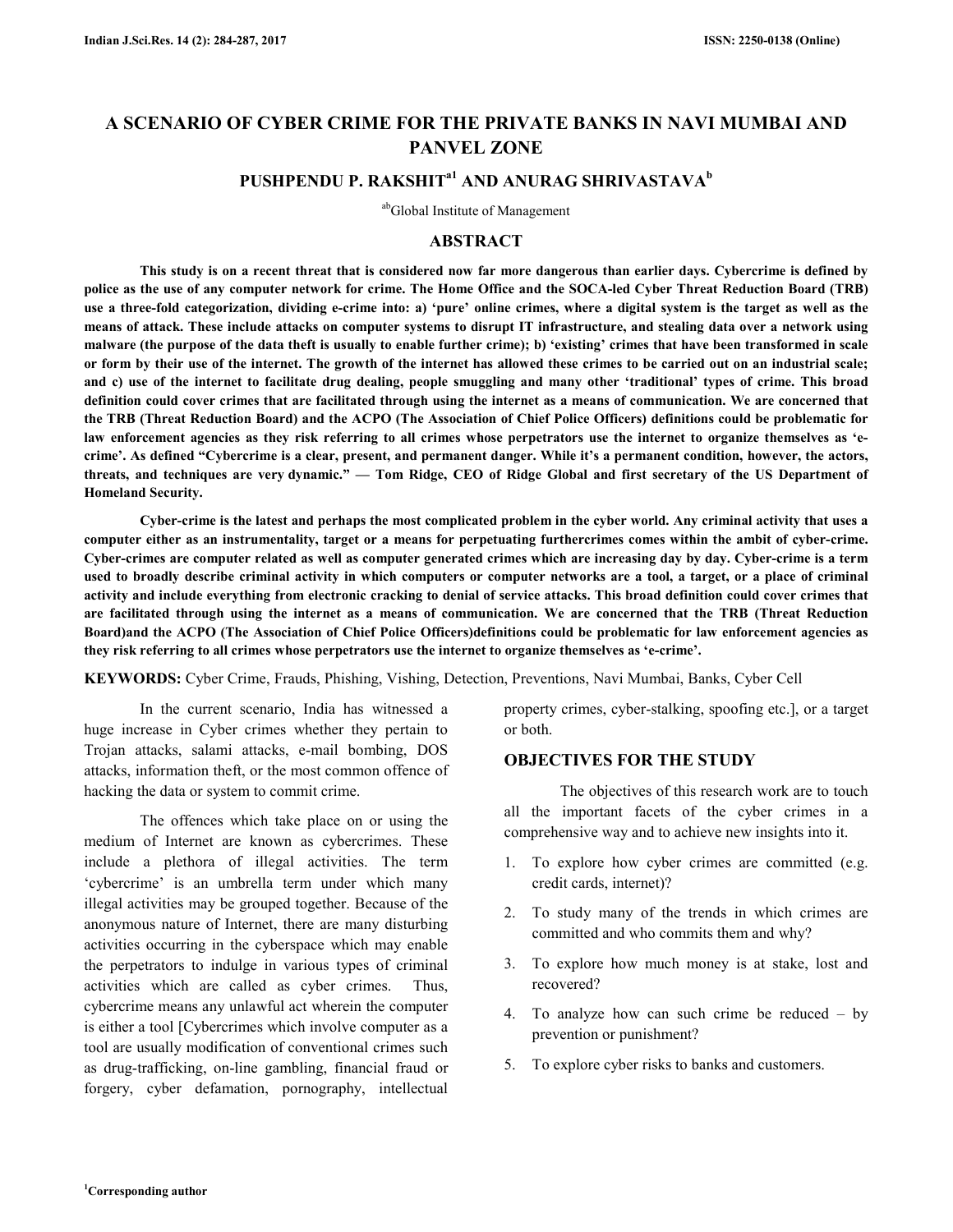- 6. To study how banks can better protect themselves from fraudsters?
- 7. To examine that how security aspects and company policies positively affect customers' attitude regarding their use?
- 8. To provide a probable solutions to improve the operational effectiveness of cyber security techniques and to maximize recovery opportunities in case of cyber crimes.
- How well protected are the banks today from these cyber risks?
- One hundred percent security isn't possible for anyone in this world. Banks are skeptical and are unavailable for certain risks like human risk where they are dealing with a lot of confidential data of the customers, the account opening procedures and the KYC norms which are part of the RBI. Those are the areas where banks need to improve upon. But as far as technology andinfrastructure are concerned, I think banks are fairly secure. They have double authentication after theAugust2009 notification from the RBI and they are also initiating one time bank password and IVR-based passwords. You get one time password on your mobile phone, where you register, get an SMS and a password pin. As far as the banks are concerned, I think they are very well protected. The only thing is the human element which needs to be improved upon.

### **RESEARCH METHODS – APPROACH**

- Deductive Approach (Qualitative) testing theory through observation and data (Primary & secondary).
- Exploratory Study Purposive, (deliberate) selfselection sampling and area sampling.
- Longitudinal projects must be around 1 year in length.
- Collection of data In- depth personal interview at beginning with banks and cyber cell. questionnaire method.
- Delphi method / expert advise for probable solutions
- Self-completion diaries to track issues and dynamism in cyber space.

 This study is doctrinal in nature. An attempt has been made to make an analysis of cyber crimes occurring at various private banks in Navi Mumbai and Panvel Zone. The study will be completed using a survey instrument. The research involved two parts of the study. The first part of the study involves the development of the

questionnaire for cyber crimes and practices for the banks in Navi Mumbai and Panvel zone along with customer perspective for the same and second part of the study is to show the further enhancements security solutions to banks and customers.

### **PROBLEM FORMULATION**

 There has been no comprehensive study in the areas of the impact of cyber security issues in the banks of Navi Mumbai and Panvel zone, at best there has been a reference made to attacks with mitigation and prevention, general customer satisfaction for services and intrusion detection.

 This year, three in four (77%) respondents to the US State of Cybercrime Survey detected a security event in the past 12 months, and more than a third (34%) said the number of security incidents detected increased over the previous year. So it's no surprise that more than 59% of respondents said\ that they were more concerned about cyber security threats this year thanin the past.

 As it is understood that not much studies are conducted on the banks of Navi Mumbai, the need to do so arises in my research work. Security policies should include:

- Security Policy for general users
- Security Policy for banks
- Security Policy for network
- Security Policy for software
- Backup Policy
- Technological advancements in the banking sector

#### **PROBABLE SOLUTIONS**

- The IT Act, 2000 provides that the appropriate Government may, by notification in the official Gazette, declare any computer resource as protected system because these directly or indirectly affect the facility of critical information infrastructure. The term "critical information infrastructure" means the computer resource which has impact on national security, economy, public health or safety. Any person who is authorized by the appropriate government to access protected systems are called authorized users.
- If any person accesses or attempts to secure access to a protected system, it will be treated as contravention of provisions and he shall be punished with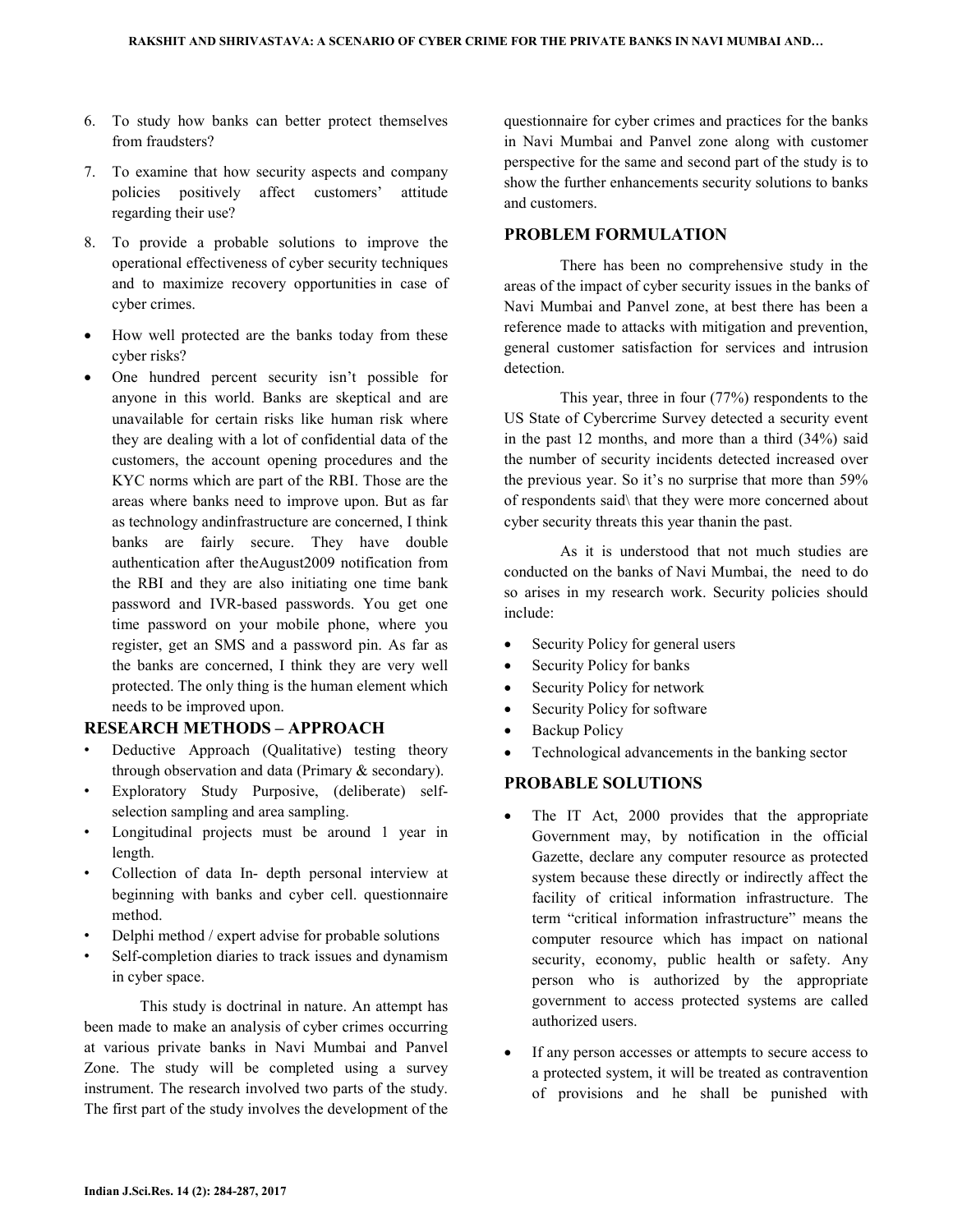imprisonment for a term which may extend to 10 years and shall also be liable to fine. It is the duty of the Central Government to prescribe the information security practices and procedures for such protected system.

- The Framework Core defines standardized cyber security activities, desired outcomes, and applicable references that constitute sound cyber security. It is organized by five continuous functions:
- **Identify:** An understanding of how to manage cyber security risks to systems, assets, data, and capabilities.
- **Protect:** The controls and safeguards necessary to protect assets or deter cyber security threats.
- **Detect:** Continuous monitoring to provide proactive and real-time alerts of cyber security-related events.
- **Respond:** The policies and activities necessary for prompt responses to cyber security incidents.
- **Recover:** Business continuity plans to maintain resilience and recover capabilities after a Cyberbreach.

#### **CONCLUSION**

I close by saying that "Thieves are not born, but made out of opportunities."This quote precisely reflects the present environment identified with innovation, where it ischanging quickly. When controller thinks of preventive measures to ensure clients frominnovative frauds, either the natures turf changes itself or new engineering rises. This helpsculprits to discover new regions to commit the extortion.Cyber crime can be protected by SMS Alert facility, User Awareness Programs, PasswordEncryption, Virtual Keyboard, Secure Socket Layer, Short message service alerts.Further the study is going on to evaluate and explore other techniques and possibilities to control and prevent cyber related issues of banks. Thus the study reveals many of the ways to detect and counter cybercrimes in city.

### **REFERENCES**

- Internet crime report January 1, 2005 December 31, 2005.
- (http://www.ic3.gov/media/annualreport/2005\_IC3Report .pdf:) Internet Crime Complaint Centre.accessed on 06/09/2007.
- Internet crime report January 1, 2006 December 31, 2006.
- (http://www.ic3.gov/media/annualreport/2006\_IC3Report .pdf:) The Internet Crime Complaint Center. accessed on 06/09/2007.
- Arora K. (2003), 'Indian Banking: Managing Transformation through IT', IBA Bulletin, Volume 25(3), March, pp 134-38
- An Investigation of Financial Fraud in Online Banking and Card Payment Systems in the UK and China by Yan Sun, Loughboroug University May 2010.
- Adv B Gordon Computer Crime An Introduction (2002) February Servamus 35.
- Ahmad, Tabrez, New Begining of Cyberlaw in India (July 29, 2009). Available at SSRN.
- After Websites, Anonymous India to Hit Streets Against Cyber Laws,By Manoj Kumar. International Business Times, June 9, 2012. [37]
- AshishPande, Deviation and Prevention, 2006, p. 126.
- An Explorative Study of Satisfaction Level of Cyber-Crime Victims with Respect to E-Services of BanksJournal of Internet Banking and Commerce, Vol. 17, No. 3, 2012
- Dr.AtulBamrara ,Gajendra Singh Chouhan ,Mamta Bhatt. Bharti, Dr. Dalbir, Police and People – Role and Responsibilities, APH Publishing Corporation, New Delhi, 2006.
- Bayley, David H., "Community Policing", SardarVallabhbhai Patel Memorial Lectures (1984-2004), SVP National Police Academy, Hyderabad, 2005.
- Brynjolfsson Erik (1993) "The Productivity Paradox of Information Technology", Communication of ACM, Vol. 36(12),p.67-77.
- Brynjolfsson, Erik, Hitt, Lorin (1996) "Paradox lost? Firm-level Evidence on the Returns to Information Systems Spending", Management Science, April, Vol.42 No.4, p.541-558.
- Business Standard, Mumbai Police fall prey tocyber crime, Salary accounts with AXI bankhacked, Sanjay Jog & Krishna Pophale | Mumbai June 14, 2013.
- Chopra V. K. (2006), 'IT and Business Process Re-Engineering', Indian Bankers – Special Issue on